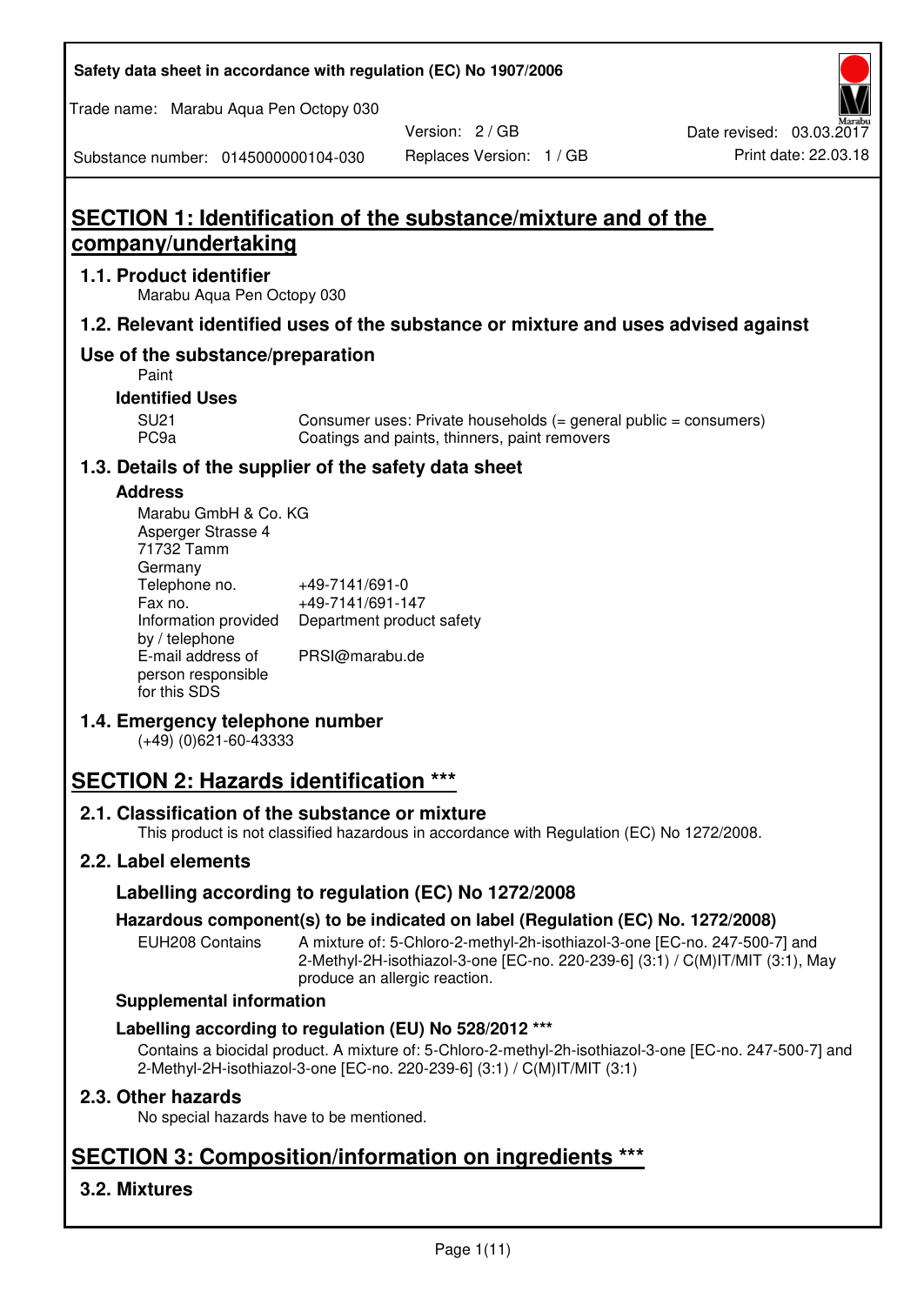| Safety data sheet in accordance with regulation (EC) No 1907/2006                                                                                                 |                                                                                                                       |                              |                                                      |                                                                  |      |                                                  |
|-------------------------------------------------------------------------------------------------------------------------------------------------------------------|-----------------------------------------------------------------------------------------------------------------------|------------------------------|------------------------------------------------------|------------------------------------------------------------------|------|--------------------------------------------------|
| Trade name: Marabu Aqua Pen Octopy 030                                                                                                                            |                                                                                                                       |                              |                                                      |                                                                  |      |                                                  |
| Substance number: 0145000000104-030                                                                                                                               |                                                                                                                       | Version: 2 / GB              |                                                      | Replaces Version: 1 / GB                                         |      | Date revised: 03.03.2017<br>Print date: 22.03.18 |
|                                                                                                                                                                   |                                                                                                                       |                              |                                                      |                                                                  |      |                                                  |
| <b>Chemical characterization</b><br>Paint based on water                                                                                                          |                                                                                                                       |                              |                                                      |                                                                  |      |                                                  |
| <b>Hazardous ingredients</b>                                                                                                                                      |                                                                                                                       |                              |                                                      |                                                                  |      |                                                  |
| <b>Ethanediol</b><br>CAS No.<br>EINECS no.<br>Registration no.<br>Concentration                                                                                   | $107 - 21 - 1$<br>203-473-3<br>01-2119456816-28<br>$>=$                                                               | 1                            | $\lt$                                                | 10                                                               | $\%$ |                                                  |
| Classification (Regulation (EC) No. 1272/2008)                                                                                                                    | Acute Tox. 4<br>STOT RE 2                                                                                             |                              | H302<br>H373                                         |                                                                  |      |                                                  |
| <b>Bronopol (INN)</b><br>CAS No.<br>EINECS no.<br>Concentration                                                                                                   | $52 - 51 - 7$<br>200-143-0<br>$>=$                                                                                    | 0,01                         | $\lt$ $\sim$                                         | 0,1                                                              | $\%$ |                                                  |
| Classification (Regulation (EC) No. 1272/2008)                                                                                                                    |                                                                                                                       |                              |                                                      |                                                                  |      |                                                  |
|                                                                                                                                                                   | Eye Dam. 1<br>Skin Irrit. 2<br>STOT SE3<br>Acute Tox. 4<br>Acute Tox. 4<br>Aquatic Acute 1<br>Aquatic Chronic 1       |                              | H318<br>H315<br>H335<br>H302<br>H312<br>H400<br>H410 |                                                                  |      |                                                  |
| Concentration limits (Regulation (EC) No. 1272/2008)                                                                                                              | Aquatic Acute 1<br>Aquatic Chronic $H410$ M = 1                                                                       | H400                         | $M = 10$                                             |                                                                  |      |                                                  |
| A mixture of: 5-Chloro-2-methyl-2h-isothiazol-3-one [EC-no. 247-500-7] and<br>2-Methyl-2H-isothiazol-3-one [EC-no. 220-239-6] (3:1) / C(M)IT/MIT (3:1)<br>CAS No. | 55965-84-9                                                                                                            |                              |                                                      |                                                                  |      |                                                  |
| Concentration                                                                                                                                                     |                                                                                                                       |                              | $\,<\,$                                              | 0,0015                                                           | $\%$ |                                                  |
| Classification (Regulation (EC) No. 1272/2008)                                                                                                                    | Acute Tox. 3<br>Aquatic Chronic 1<br>Aquatic Acute 1<br>Skin Sens. 1<br>Skin Corr. 1B<br>Acute Tox. 3<br>Acute Tox. 3 |                              | H331<br>H410<br>H400<br>H317<br>H314<br>H311<br>H301 |                                                                  |      |                                                  |
| Concentration limits (Regulation (EC) No. 1272/2008)                                                                                                              |                                                                                                                       |                              |                                                      |                                                                  |      |                                                  |
|                                                                                                                                                                   | Skin Corr. 1B<br>Eye Irrit. 2<br>Skin Irrit. 2<br>Skin Sens. 1                                                        | H314<br>H319<br>H315<br>H317 | $>= 0,6$                                             | $\epsilon = 0.06 < 0.6$<br>$\epsilon = 0.06 < 0.6$<br>$= 0,0015$ |      |                                                  |
| <b>Further ingredients ***</b>                                                                                                                                    |                                                                                                                       |                              |                                                      |                                                                  |      |                                                  |
| Glycerol<br>CAS No.<br>EINECS no.<br>Concentration                                                                                                                | $56 - 81 - 5$<br>200-289-5<br>$>=$                                                                                    | 10 <sup>°</sup>              | $\,<\,$                                              | 25                                                               | $\%$ | $[3]$                                            |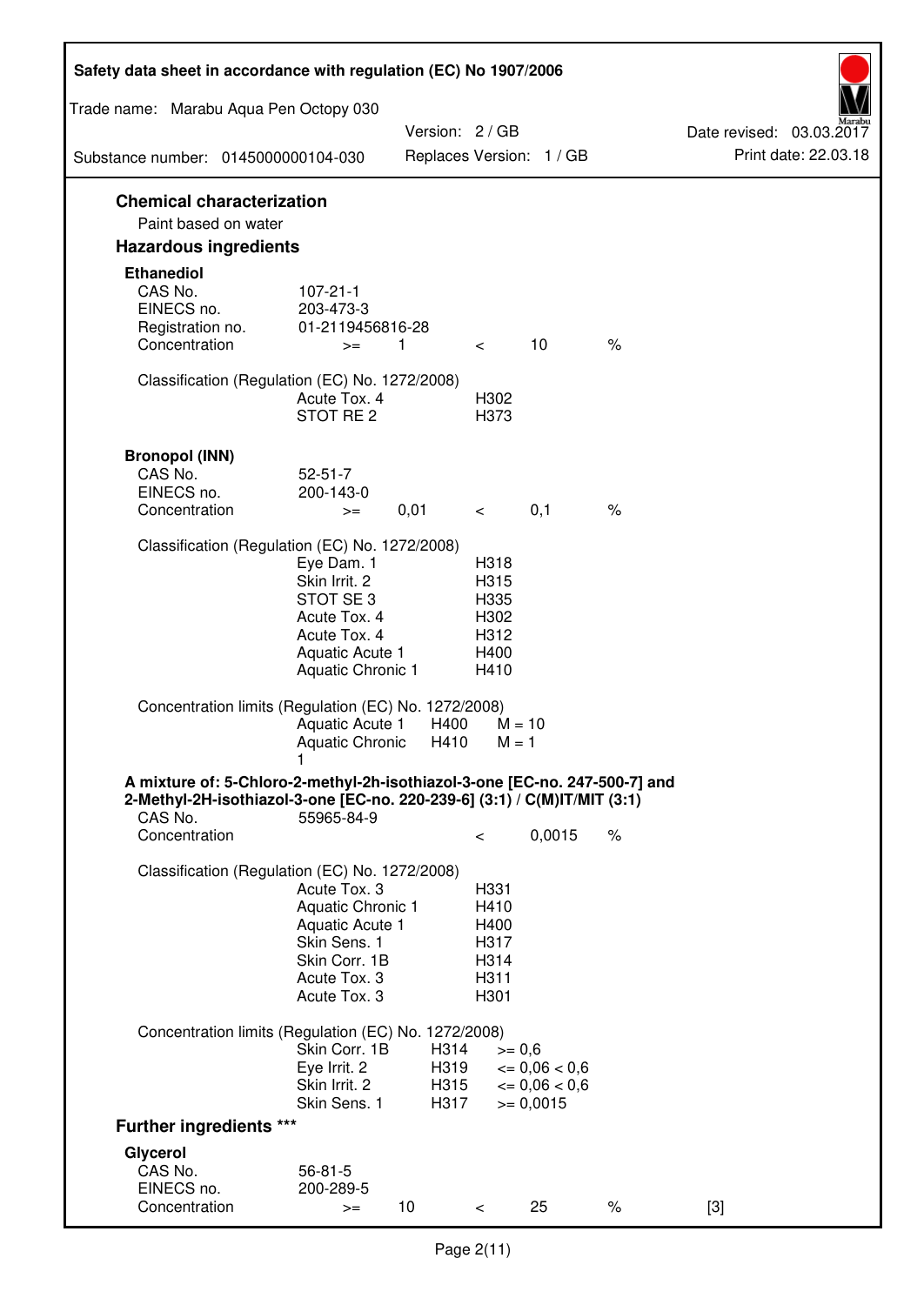| Safety data sheet in accordance with regulation (EC) No 1907/2006                                            |                                                                                                            |                          |
|--------------------------------------------------------------------------------------------------------------|------------------------------------------------------------------------------------------------------------|--------------------------|
| Trade name: Marabu Aqua Pen Octopy 030                                                                       |                                                                                                            |                          |
|                                                                                                              | Version: 2/GB                                                                                              | Date revised: 03.03.2017 |
| Substance number: 0145000000104-030                                                                          | Replaces Version: 1 / GB                                                                                   | Print date: 22.03.18     |
|                                                                                                              |                                                                                                            |                          |
| $\star$                                                                                                      |                                                                                                            |                          |
|                                                                                                              |                                                                                                            |                          |
| [3] Substance with occupational exposure limits                                                              |                                                                                                            |                          |
| <b>SECTION 4: First aid measures</b>                                                                         |                                                                                                            |                          |
| 4.1. Description of first aid measures                                                                       |                                                                                                            |                          |
| After skin contact                                                                                           |                                                                                                            |                          |
| Wash with plenty of water and soap. Do NOT use solvents or thinners.                                         |                                                                                                            |                          |
| After eye contact                                                                                            |                                                                                                            |                          |
|                                                                                                              | Separate eyelids, wash the eyes thoroughly with water (15 min.). In case of irritation consult an oculist. |                          |
| <b>After ingestion</b>                                                                                       | Rinse mouth thoroughly with water. If larger amounts are swallowed or in the event of symptoms take        |                          |
| medical treatment.                                                                                           |                                                                                                            |                          |
| 4.2. Most important symptoms and effects, both acute and delayed<br>Until now no symptoms known so far.      |                                                                                                            |                          |
| 4.3. Indication of any immediate medical attention and special treatment needed                              |                                                                                                            |                          |
| Hints for the physician / treatment                                                                          |                                                                                                            |                          |
| Treat symptomatically                                                                                        |                                                                                                            |                          |
| <b>SECTION 5: Firefighting measures</b>                                                                      |                                                                                                            |                          |
| 5.1. Extinguishing media                                                                                     |                                                                                                            |                          |
| Suitable extinguishing media                                                                                 |                                                                                                            |                          |
| Carbon dioxide, Foam, Sand, Water                                                                            |                                                                                                            |                          |
| 5.2. Special hazards arising from the substance or mixture<br>black smoke                                    | In the event of fire the following can be released: Carbon monoxide (CO); Carbon dioxide (CO2); dense      |                          |
| 5.3. Advice for firefighters                                                                                 |                                                                                                            |                          |
| <b>Other information</b>                                                                                     |                                                                                                            |                          |
|                                                                                                              | Collect contaminated fire-fighting water separately, must not be discharged into the drains.               |                          |
| <b>SECTION 6: Accidental release measures</b>                                                                |                                                                                                            |                          |
| 6.1. Personal precautions, protective equipment and emergency procedures<br>No particular measures required. |                                                                                                            |                          |
| <b>6.2. Environmental precautions</b><br>No particular measures required.                                    |                                                                                                            |                          |
|                                                                                                              |                                                                                                            |                          |

**6.3. Methods and material for containment and cleaning up**  Clean preferably with a detergent - avoid use of solvents.

# **6.4. Reference to other sections**

Information regarding Safe handling, see Section 7. Information regarding personal protective measures, see Section 8. Information regarding waste disposal, see Section 13.

# **SECTION 7: Handling and storage**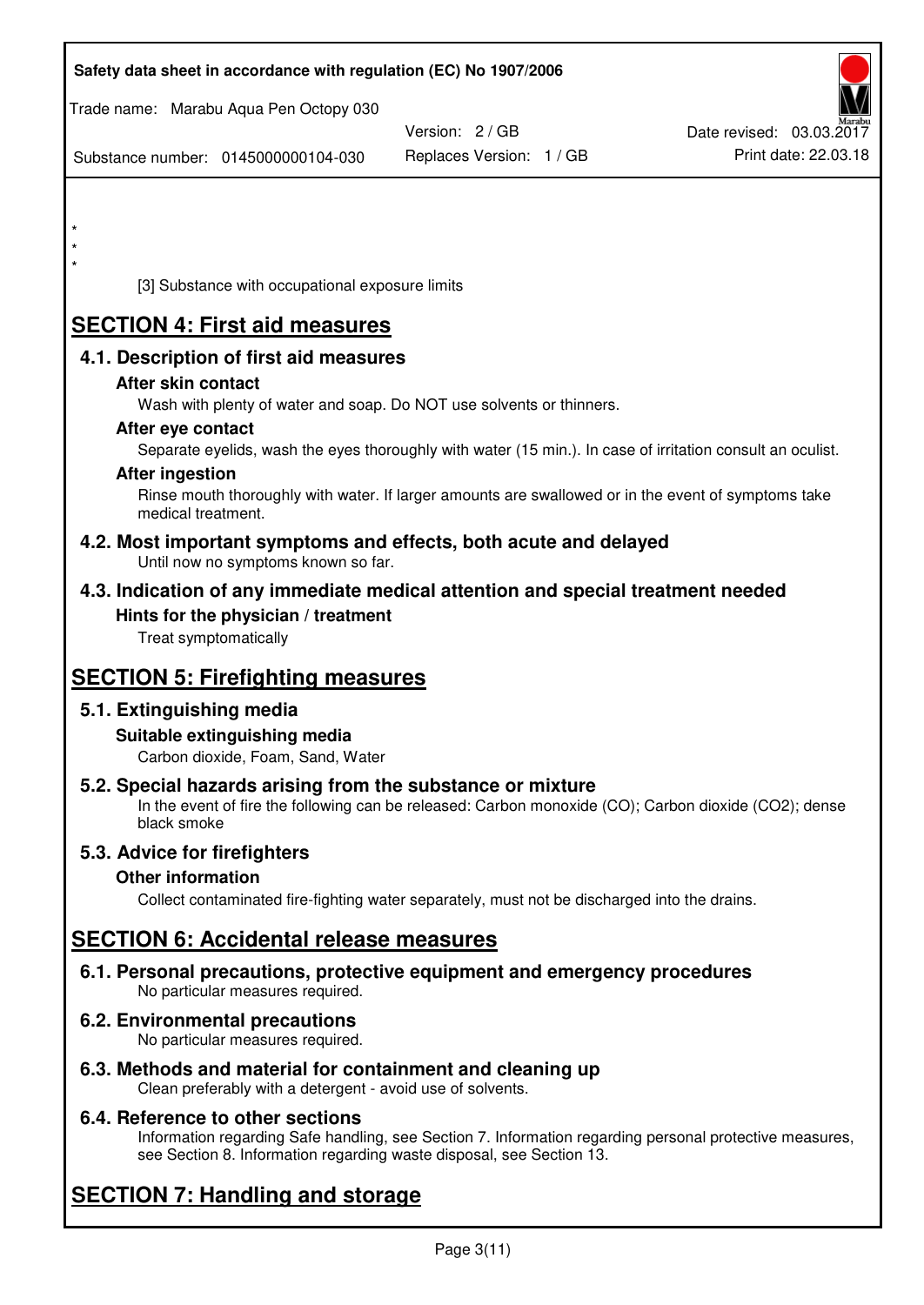| Safety data sheet in accordance with regulation (EC) No 1907/2006                                                                                                             |                                                                                                                                                                                                            |                                                  |
|-------------------------------------------------------------------------------------------------------------------------------------------------------------------------------|------------------------------------------------------------------------------------------------------------------------------------------------------------------------------------------------------------|--------------------------------------------------|
| Trade name: Marabu Aqua Pen Octopy 030                                                                                                                                        |                                                                                                                                                                                                            |                                                  |
|                                                                                                                                                                               | Version: 2/GB                                                                                                                                                                                              | Date revised: 03.03.2017<br>Print date: 22.03.18 |
| Substance number: 0145000000104-030                                                                                                                                           | Replaces Version: 1 / GB                                                                                                                                                                                   |                                                  |
| 7.1. Precautions for safe handling<br><b>Advice on safe handling</b><br>Advice on protection against fire and explosion<br>No special measures required.<br>Temperature class | Avoid skin and eye contact. Smoking, eating and drinking shall be prohibited in application area.<br>Classification of fires / temperature class / Ignition group / Dust explosion class<br>T <sub>2</sub> |                                                  |
|                                                                                                                                                                               | 7.2. Conditions for safe storage, including any incompatibilities                                                                                                                                          |                                                  |
| Requirements for storage rooms and vessels<br>Store in frostfree conditions.                                                                                                  |                                                                                                                                                                                                            |                                                  |
| Storage class according to TRGS 510                                                                                                                                           |                                                                                                                                                                                                            |                                                  |
| Storage class according to<br><b>TRGS 510</b>                                                                                                                                 | 12<br>Non-combustible liquids                                                                                                                                                                              |                                                  |
| 7.3. Specific end use(s)<br>Paint                                                                                                                                             |                                                                                                                                                                                                            |                                                  |
| <b>SECTION 8: Exposure controls/personal protection</b>                                                                                                                       |                                                                                                                                                                                                            |                                                  |
| 8.1. Control parameters                                                                                                                                                       |                                                                                                                                                                                                            |                                                  |
| <b>Exposure limit values</b>                                                                                                                                                  |                                                                                                                                                                                                            |                                                  |
| <b>Ethanediol</b><br>List                                                                                                                                                     | EH40                                                                                                                                                                                                       |                                                  |
| <b>Type</b>                                                                                                                                                                   | <b>WEL</b>                                                                                                                                                                                                 |                                                  |
| Value<br>Skin resorption / sensibilisation: Sk;                                                                                                                               | 10<br>mg/m <sup>3</sup><br><b>Status: 2011</b>                                                                                                                                                             |                                                  |
| Glycerol                                                                                                                                                                      |                                                                                                                                                                                                            |                                                  |
| List                                                                                                                                                                          | EH40                                                                                                                                                                                                       |                                                  |
| <b>Type</b><br>Value                                                                                                                                                          | <b>WEL</b><br>10<br>mg/m <sup>3</sup>                                                                                                                                                                      |                                                  |
| <b>Status: 2011</b>                                                                                                                                                           |                                                                                                                                                                                                            |                                                  |
| <b>Other information</b>                                                                                                                                                      |                                                                                                                                                                                                            |                                                  |
| There are not known any further control parameters.                                                                                                                           |                                                                                                                                                                                                            |                                                  |
| <b>Derived No/Minimal Effect Levels (DNEL/DMEL)</b>                                                                                                                           |                                                                                                                                                                                                            |                                                  |
| <b>Ethanediol</b><br>Type of value                                                                                                                                            | Derived No Effect Level (DNEL)                                                                                                                                                                             |                                                  |
| Reference group<br>Duration of exposure                                                                                                                                       | Worker<br>Long term                                                                                                                                                                                        |                                                  |
| Route of exposure                                                                                                                                                             | inhalative                                                                                                                                                                                                 |                                                  |
| Mode of action                                                                                                                                                                | Local effects                                                                                                                                                                                              |                                                  |
| Concentration                                                                                                                                                                 | 35                                                                                                                                                                                                         | mg/m <sup>3</sup>                                |
| Type of value                                                                                                                                                                 | Derived No Effect Level (DNEL)                                                                                                                                                                             |                                                  |
| Reference group<br>Duration of exposure                                                                                                                                       | Worker<br>Long term                                                                                                                                                                                        |                                                  |
| Route of exposure                                                                                                                                                             | dermal                                                                                                                                                                                                     |                                                  |
| Mode of action<br>Concentration                                                                                                                                               | Systemic effects<br>106                                                                                                                                                                                    |                                                  |
|                                                                                                                                                                               |                                                                                                                                                                                                            | mg/kg                                            |
| Type of value<br>Reference group                                                                                                                                              | Derived No Effect Level (DNEL)<br>Consumer                                                                                                                                                                 |                                                  |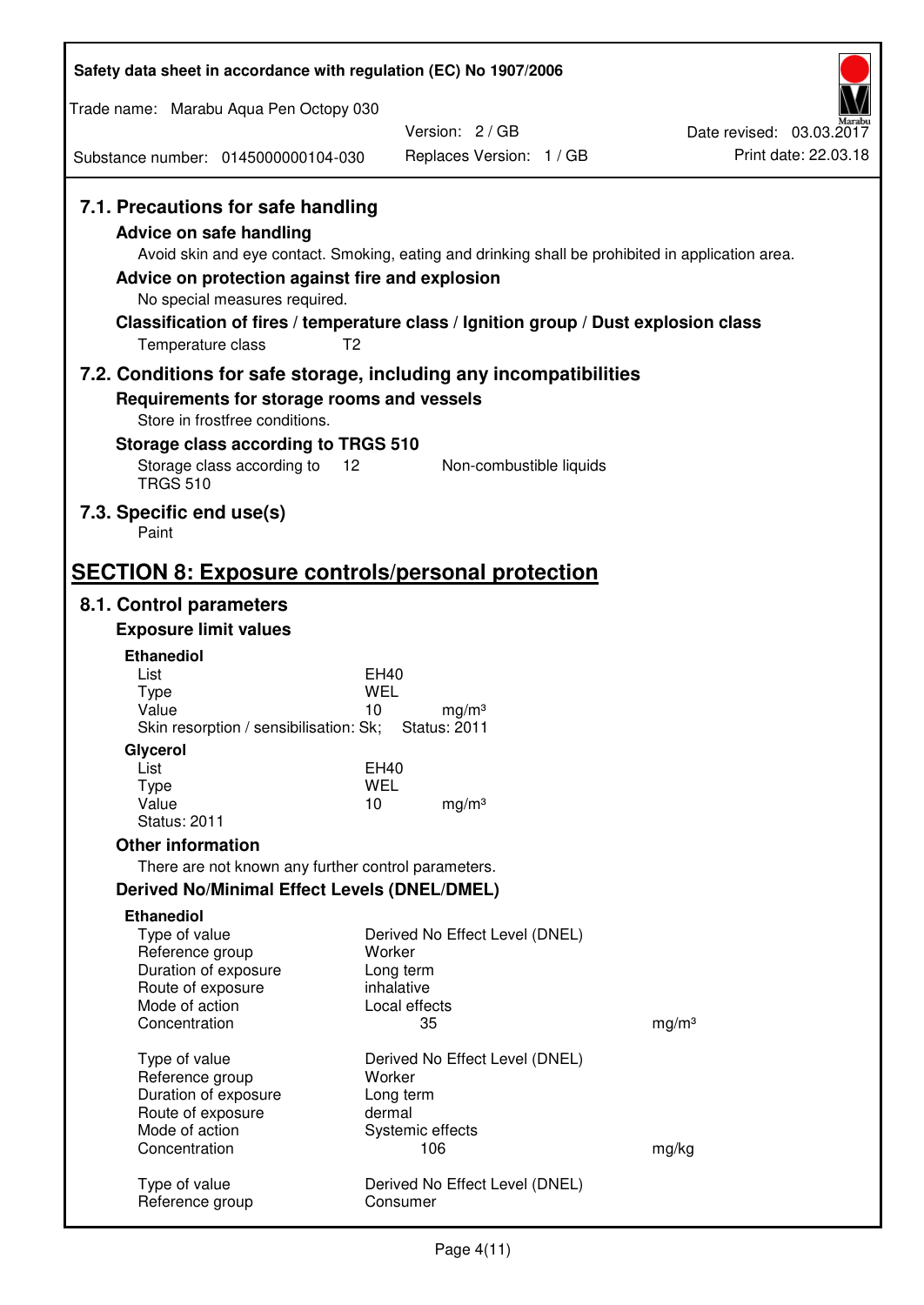| Safety data sheet in accordance with regulation (EC) No 1907/2006 |                                                                                                       |                          |  |  |
|-------------------------------------------------------------------|-------------------------------------------------------------------------------------------------------|--------------------------|--|--|
| Trade name: Marabu Aqua Pen Octopy 030                            | Version: 2 / GB                                                                                       | Date revised: 03.03.2017 |  |  |
| Substance number: 0145000000104-030                               | Replaces Version: 1 / GB                                                                              | Print date: 22.03.18     |  |  |
| Duration of exposure                                              | Long term                                                                                             |                          |  |  |
| Route of exposure<br>Mode of action                               | inhalative<br>Local effects                                                                           |                          |  |  |
| Concentration                                                     | 7                                                                                                     | mg/m <sup>3</sup>        |  |  |
|                                                                   |                                                                                                       |                          |  |  |
| Type of value                                                     | Derived No Effect Level (DNEL)                                                                        |                          |  |  |
| Reference group                                                   | Consumer                                                                                              |                          |  |  |
| Duration of exposure<br>Route of exposure                         | Long term<br>dermal                                                                                   |                          |  |  |
| Mode of action                                                    | Systemic effects                                                                                      |                          |  |  |
| Concentration                                                     | 53                                                                                                    | mg/kg                    |  |  |
|                                                                   |                                                                                                       |                          |  |  |
| <b>Predicted No Effect Concentration (PNEC)</b>                   |                                                                                                       |                          |  |  |
| <b>Ethanediol</b>                                                 |                                                                                                       |                          |  |  |
| Type of value                                                     | <b>PNEC</b>                                                                                           |                          |  |  |
| <b>Type</b><br>Concentration                                      | Freshwater<br>10                                                                                      |                          |  |  |
|                                                                   |                                                                                                       | mg/l                     |  |  |
| Type of value                                                     | <b>PNEC</b>                                                                                           |                          |  |  |
| <b>Type</b>                                                       | Saltwater                                                                                             |                          |  |  |
| Concentration                                                     | 1                                                                                                     | mg/l                     |  |  |
| Type of value                                                     | <b>PNEC</b>                                                                                           |                          |  |  |
| <b>Type</b>                                                       | Water (intermittent release)                                                                          |                          |  |  |
| Concentration                                                     | 10                                                                                                    | mg/l                     |  |  |
| Type of value                                                     | <b>PNEC</b>                                                                                           |                          |  |  |
| <b>Type</b>                                                       | Sewage treatment plant (STP)                                                                          |                          |  |  |
| Concentration                                                     | 199,5                                                                                                 | mg/l                     |  |  |
| Type of value                                                     | <b>PNEC</b>                                                                                           |                          |  |  |
| Type                                                              | Freshwater sediment                                                                                   |                          |  |  |
| Concentration                                                     | 37                                                                                                    | mg/kg                    |  |  |
|                                                                   | <b>PNEC</b>                                                                                           |                          |  |  |
| Type of value<br><b>Type</b>                                      | Marine sediment                                                                                       |                          |  |  |
| Concentration                                                     | 3,7                                                                                                   | mg/kg                    |  |  |
|                                                                   |                                                                                                       |                          |  |  |
| Type of value                                                     | <b>PNEC</b><br>Soil                                                                                   |                          |  |  |
| <b>Type</b><br>Concentration                                      | 1,53                                                                                                  | mg/kg                    |  |  |
|                                                                   |                                                                                                       |                          |  |  |
| 8.2. Exposure controls                                            |                                                                                                       |                          |  |  |
| <b>Exposure controls</b>                                          |                                                                                                       |                          |  |  |
| Provide adequate ventilation.                                     |                                                                                                       |                          |  |  |
| <b>Respiratory protection</b>                                     |                                                                                                       |                          |  |  |
| Not necessary.                                                    |                                                                                                       |                          |  |  |
| <b>Hand protection</b>                                            |                                                                                                       |                          |  |  |
| Not necessary.                                                    |                                                                                                       |                          |  |  |
| In case of intensive contact wear protective gloves.              |                                                                                                       |                          |  |  |
| individual or combination of chemicals.                           | There is no one glove material or combination of materials that will give unlimited resistance to any |                          |  |  |
|                                                                   | For prolonged or repeated handling nitrile rubber gloves with textile undergloves are required.       |                          |  |  |
| Material thickness<br>>                                           | 0,5<br>mm                                                                                             |                          |  |  |
| Breakthrough time<br><                                            | 30<br>min                                                                                             |                          |  |  |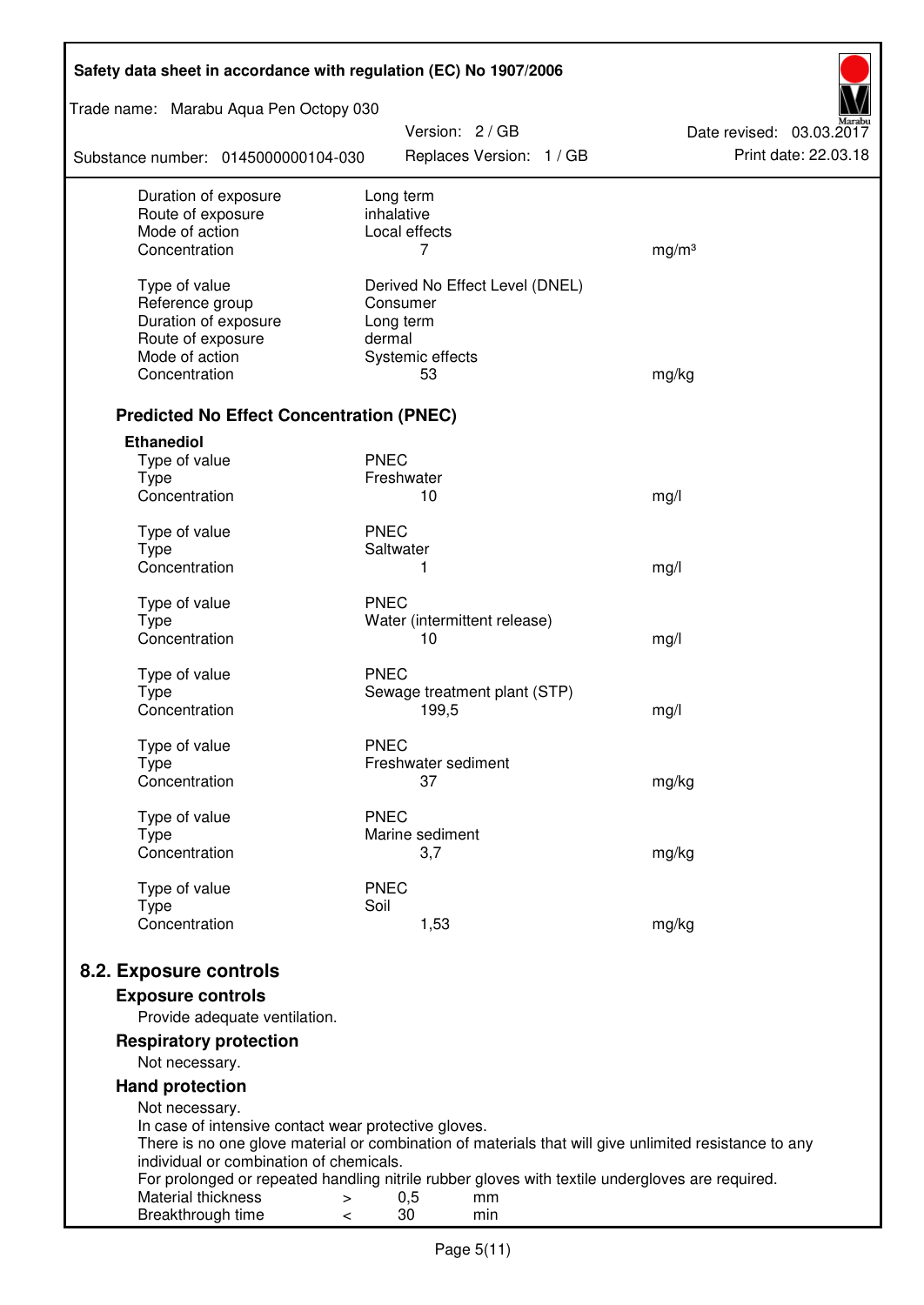| Safety data sheet in accordance with regulation (EC) No 1907/2006                                                                                                                                                                                                                                                                                            |                       |                                 |     |                                                                                                                                                                                                                                                                                                                    |
|--------------------------------------------------------------------------------------------------------------------------------------------------------------------------------------------------------------------------------------------------------------------------------------------------------------------------------------------------------------|-----------------------|---------------------------------|-----|--------------------------------------------------------------------------------------------------------------------------------------------------------------------------------------------------------------------------------------------------------------------------------------------------------------------|
| Trade name: Marabu Aqua Pen Octopy 030                                                                                                                                                                                                                                                                                                                       |                       |                                 |     |                                                                                                                                                                                                                                                                                                                    |
|                                                                                                                                                                                                                                                                                                                                                              |                       | Version: 2/GB                   |     | Date revised: 03.03.2017                                                                                                                                                                                                                                                                                           |
| Substance number: 0145000000104-030                                                                                                                                                                                                                                                                                                                          |                       | Replaces Version: 1 / GB        |     | Print date: 22.03.18                                                                                                                                                                                                                                                                                               |
| The breakthrough time must be greater than the end use time of the product.<br>replacement must be followed.<br>Gloves should be replaced regularly and if there is any sign of damage to the glove material.<br>Always ensure that gloves are free from defects and that they are stored and used correctly.<br>maintenance.<br>once exposure has occurred. |                       |                                 |     | The instructions and information provided by the glove manufacturer on use, storage, maintenance and<br>The performance or effectiveness of the glove may be reduced by physical/ chemical damage and poor<br>Barrier creams may help to protect the exposed areas of the skin, they should however not be applied |
| Eye protection                                                                                                                                                                                                                                                                                                                                               |                       |                                 |     |                                                                                                                                                                                                                                                                                                                    |
| Not necessary.                                                                                                                                                                                                                                                                                                                                               |                       |                                 |     |                                                                                                                                                                                                                                                                                                                    |
| <b>Body protection</b>                                                                                                                                                                                                                                                                                                                                       |                       |                                 |     |                                                                                                                                                                                                                                                                                                                    |
| Not applicable.                                                                                                                                                                                                                                                                                                                                              |                       |                                 |     |                                                                                                                                                                                                                                                                                                                    |
|                                                                                                                                                                                                                                                                                                                                                              |                       |                                 |     |                                                                                                                                                                                                                                                                                                                    |
| <b>SECTION 9: Physical and chemical properties</b>                                                                                                                                                                                                                                                                                                           |                       |                                 |     |                                                                                                                                                                                                                                                                                                                    |
| 9.1. Information on basic physical and chemical properties                                                                                                                                                                                                                                                                                                   |                       |                                 |     |                                                                                                                                                                                                                                                                                                                    |
| Form                                                                                                                                                                                                                                                                                                                                                         | liquid                |                                 |     |                                                                                                                                                                                                                                                                                                                    |
| <b>Colour</b>                                                                                                                                                                                                                                                                                                                                                | coloured<br>odourless |                                 |     |                                                                                                                                                                                                                                                                                                                    |
| <b>Odour</b>                                                                                                                                                                                                                                                                                                                                                 |                       |                                 |     |                                                                                                                                                                                                                                                                                                                    |
| <b>Odour threshold</b>                                                                                                                                                                                                                                                                                                                                       |                       |                                 |     |                                                                                                                                                                                                                                                                                                                    |
| Remarks                                                                                                                                                                                                                                                                                                                                                      |                       | No data available               |     |                                                                                                                                                                                                                                                                                                                    |
| <b>Melting point</b>                                                                                                                                                                                                                                                                                                                                         |                       |                                 |     |                                                                                                                                                                                                                                                                                                                    |
| Remarks                                                                                                                                                                                                                                                                                                                                                      |                       | not determined                  |     |                                                                                                                                                                                                                                                                                                                    |
| <b>Freezing point</b>                                                                                                                                                                                                                                                                                                                                        |                       |                                 |     |                                                                                                                                                                                                                                                                                                                    |
| Remarks                                                                                                                                                                                                                                                                                                                                                      |                       | not determined                  |     |                                                                                                                                                                                                                                                                                                                    |
| Initial boiling point and boiling range                                                                                                                                                                                                                                                                                                                      |                       |                                 |     |                                                                                                                                                                                                                                                                                                                    |
| Value<br>Pressure                                                                                                                                                                                                                                                                                                                                            | appr. 100             | 1.013                           | hPa | $\rm ^{\circ}C$                                                                                                                                                                                                                                                                                                    |
| Source                                                                                                                                                                                                                                                                                                                                                       |                       | Literature value                |     |                                                                                                                                                                                                                                                                                                                    |
| <b>Flash point</b>                                                                                                                                                                                                                                                                                                                                           |                       |                                 |     |                                                                                                                                                                                                                                                                                                                    |
| Remarks                                                                                                                                                                                                                                                                                                                                                      | Not applicable        |                                 |     |                                                                                                                                                                                                                                                                                                                    |
| Evaporation rate (ether $= 1$ ) :                                                                                                                                                                                                                                                                                                                            |                       |                                 |     |                                                                                                                                                                                                                                                                                                                    |
| Remarks                                                                                                                                                                                                                                                                                                                                                      |                       | not determined                  |     |                                                                                                                                                                                                                                                                                                                    |
| Flammability (solid, gas)                                                                                                                                                                                                                                                                                                                                    |                       |                                 |     |                                                                                                                                                                                                                                                                                                                    |
| Not applicable                                                                                                                                                                                                                                                                                                                                               |                       |                                 |     |                                                                                                                                                                                                                                                                                                                    |
| Upper/lower flammability or explosive limits                                                                                                                                                                                                                                                                                                                 |                       |                                 |     |                                                                                                                                                                                                                                                                                                                    |
| Lower explosion limit                                                                                                                                                                                                                                                                                                                                        | appr.                 | 3,2                             |     | $%$ (V)                                                                                                                                                                                                                                                                                                            |
| Upper explosion limit                                                                                                                                                                                                                                                                                                                                        | appr.                 | 53                              |     | $%$ (V)                                                                                                                                                                                                                                                                                                            |
| Source                                                                                                                                                                                                                                                                                                                                                       |                       | Literature value                |     |                                                                                                                                                                                                                                                                                                                    |
| Vapour pressure                                                                                                                                                                                                                                                                                                                                              |                       |                                 |     |                                                                                                                                                                                                                                                                                                                    |
| Value<br>Temperature                                                                                                                                                                                                                                                                                                                                         | appr.                 | 23<br>20                        | °C  | hPa                                                                                                                                                                                                                                                                                                                |
| Method                                                                                                                                                                                                                                                                                                                                                       |                       | Value taken from the literature |     |                                                                                                                                                                                                                                                                                                                    |
| <b>Vapour density</b>                                                                                                                                                                                                                                                                                                                                        |                       |                                 |     |                                                                                                                                                                                                                                                                                                                    |
| Remarks                                                                                                                                                                                                                                                                                                                                                      |                       | not determined                  |     |                                                                                                                                                                                                                                                                                                                    |
| <b>Density</b>                                                                                                                                                                                                                                                                                                                                               |                       |                                 |     |                                                                                                                                                                                                                                                                                                                    |
| Remarks                                                                                                                                                                                                                                                                                                                                                      |                       | not determined                  |     |                                                                                                                                                                                                                                                                                                                    |
| Solubility in water                                                                                                                                                                                                                                                                                                                                          |                       |                                 |     |                                                                                                                                                                                                                                                                                                                    |
| Remarks                                                                                                                                                                                                                                                                                                                                                      | miscible              |                                 |     |                                                                                                                                                                                                                                                                                                                    |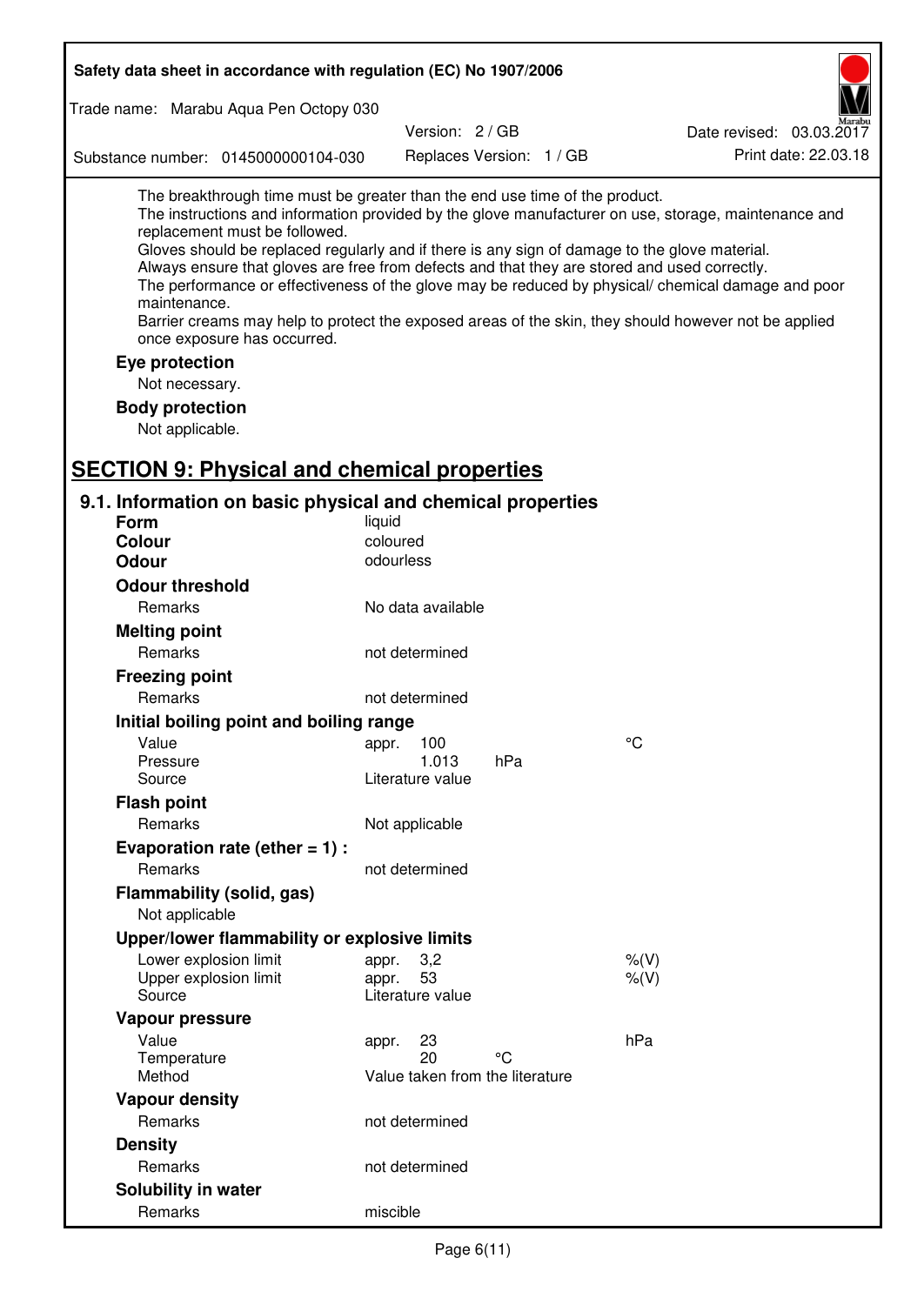| Safety data sheet in accordance with regulation (EC) No 1907/2006                    |                                                                   |    |                                                  |  |  |
|--------------------------------------------------------------------------------------|-------------------------------------------------------------------|----|--------------------------------------------------|--|--|
| Trade name: Marabu Aqua Pen Octopy 030                                               |                                                                   |    |                                                  |  |  |
| Substance number: 0145000000104-030                                                  | Version: 2 / GB<br>Replaces Version: 1 / GB                       |    | Date revised: 03.03.2017<br>Print date: 22.03.18 |  |  |
| Ignition temperature                                                                 |                                                                   |    |                                                  |  |  |
| Value                                                                                | 410<br>appr.<br>Literature value                                  | °C |                                                  |  |  |
| Source<br><b>Viscosity</b>                                                           |                                                                   |    |                                                  |  |  |
| Remarks                                                                              |                                                                   |    |                                                  |  |  |
| Remarks                                                                              | not determined                                                    |    |                                                  |  |  |
| 9.2. Other information<br><b>Other information</b><br>None known                     |                                                                   |    |                                                  |  |  |
| <b>SECTION 10: Stability and reactivity</b>                                          |                                                                   |    |                                                  |  |  |
| 10.1. Reactivity<br>None                                                             |                                                                   |    |                                                  |  |  |
| 10.2. Chemical stability<br>No hazardous reactions known.                            |                                                                   |    |                                                  |  |  |
| 10.3. Possibility of hazardous reactions<br>No hazardous reactions known.            |                                                                   |    |                                                  |  |  |
| 10.4. Conditions to avoid<br>No hazardous reactions known.                           |                                                                   |    |                                                  |  |  |
| 10.5. Incompatible materials<br>None                                                 |                                                                   |    |                                                  |  |  |
| 10.6. Hazardous decomposition products<br>No hazardous decomposition products known. |                                                                   |    |                                                  |  |  |
| <b>SECTION 11: Toxicological information</b>                                         |                                                                   |    |                                                  |  |  |
| 11.1. Information on toxicological effects                                           |                                                                   |    |                                                  |  |  |
| <b>Acute oral toxicity</b>                                                           |                                                                   |    |                                                  |  |  |
| Remarks                                                                              | Based on available data, the classification criteria are not met. |    |                                                  |  |  |
| <b>Acute dermal toxicity</b><br>Remarks                                              |                                                                   |    |                                                  |  |  |
| <b>Acute inhalational toxicity</b>                                                   | Based on available data, the classification criteria are not met. |    |                                                  |  |  |
| Remarks                                                                              | Based on available data, the classification criteria are not met. |    |                                                  |  |  |
| <b>Skin corrosion/irritation</b>                                                     |                                                                   |    |                                                  |  |  |
| Remarks                                                                              | Based on available data, the classification criteria are not met. |    |                                                  |  |  |
| Serious eye damage/irritation                                                        |                                                                   |    |                                                  |  |  |
| Remarks                                                                              | Based on available data, the classification criteria are not met. |    |                                                  |  |  |
| <b>Sensitization</b>                                                                 |                                                                   |    |                                                  |  |  |
| Remarks                                                                              | Based on available data, the classification criteria are not met. |    |                                                  |  |  |
| <b>Mutagenicity</b>                                                                  |                                                                   |    |                                                  |  |  |
| Remarks                                                                              | Based on available data, the classification criteria are not met. |    |                                                  |  |  |
| <b>Reproductive toxicity</b><br>Remarks                                              | Based on available data, the classification criteria are not met. |    |                                                  |  |  |
| Carcinogenicity                                                                      |                                                                   |    |                                                  |  |  |
| Remarks                                                                              | Based on available data, the classification criteria are not met. |    |                                                  |  |  |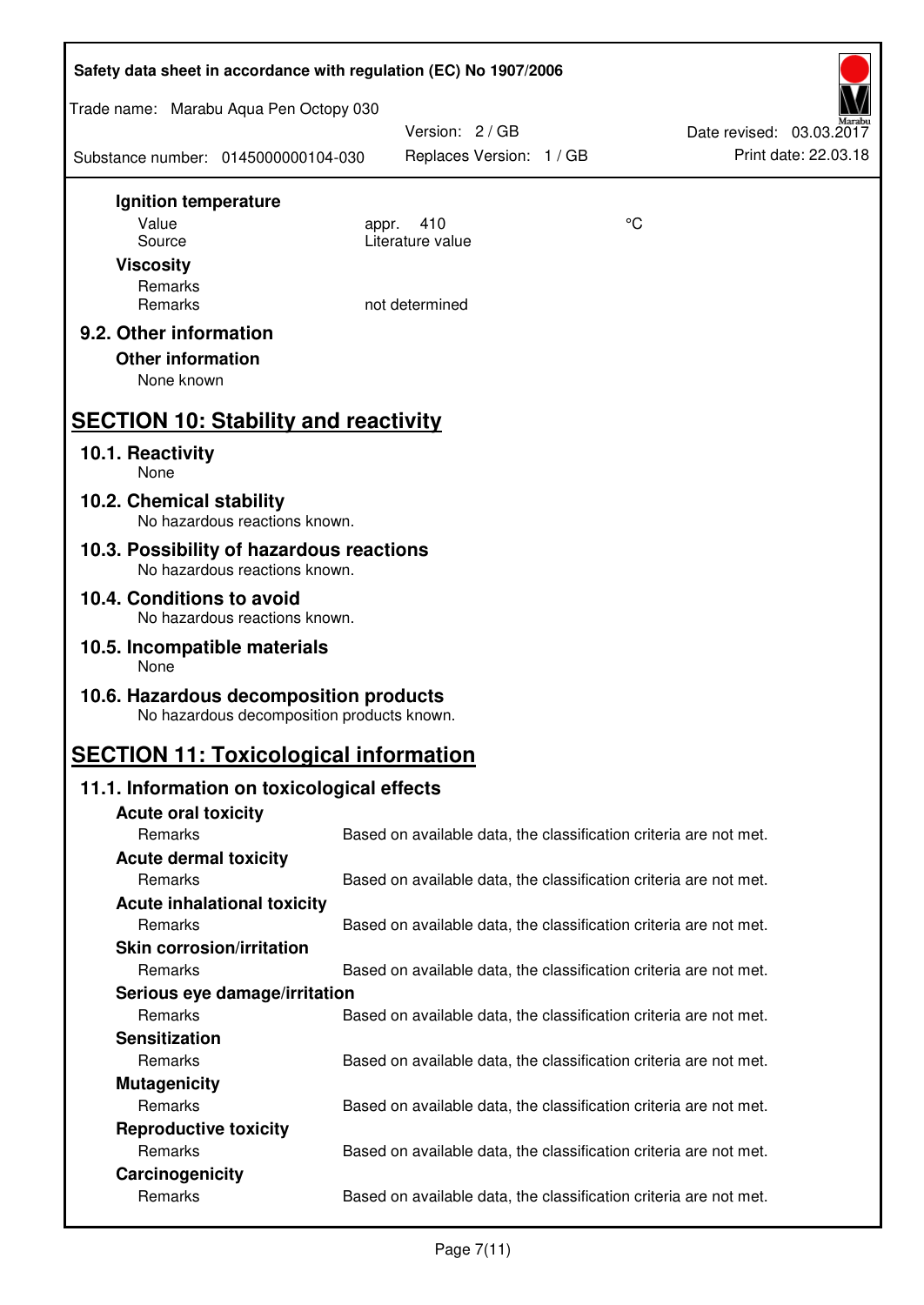#### **Safety data sheet in accordance with regulation (EC) No 1907/2006**

Trade name: Marabu Aqua Pen Octopy 030

Version: 2 / GB

Replaces Version: 1 / GB Print date: 22.03.18 Date revised: 03.03.2017

Substance number: 0145000000104-030

# **Specific Target Organ Toxicity (STOT)**

**Single exposure** 

Based on available data, the classification criteria are not met.

**Repeated exposure** 

Remarks Based on available data, the classification criteria are not met.

#### **Aspiration hazard**

Based on available data, the classification criteria are not met.

#### **Experience in practice**

Provided all the recommended protective and safety precautions are taken, experience shows that no risk to health can be expected.

#### **Other information**

There are no data available on the mixture itself. The mixture has been assessed following the additivity method of the GHS/CLP Regulation (EC) No 1272/2008.

# **SECTION 12: Ecological information**

# **12.1. Toxicity**

#### **General information**

There are no data available on the mixture itself.Do not allow to enter drains or water courses.The mixture has been assessed following the summation method of the CLP Regulation (EC) No 1272/2008 and is not classified as dangerous for the environment.

# **12.2. Persistence and degradability**

#### **General information**

There are no data available on the mixture itself.

#### **12.3. Bioaccumulative potential**

#### **General information**

There are no data available on the mixture itself.

#### **12.4. Mobility in soil**

#### **General information**

There are no data available on the mixture itself.

#### **12.5. Results of PBT and vPvB assessment**

### **General information**

There are no data available on the mixture itself.

#### **12.6. Other adverse effects**

#### **General information**

There are no data available on the mixture itself.

# **SECTION 13: Disposal considerations**

# **13.1. Waste treatment methods**

#### **Disposal recommendations for the product**

The product can be placed with other household refuse. Small residues in containers can be washed-out with water and put into the drainage system.

#### **Disposal recommendations for packaging**

Packaging that cannot be cleaned should be disposed off as product waste. Completely emptied packagings can be given for recycling.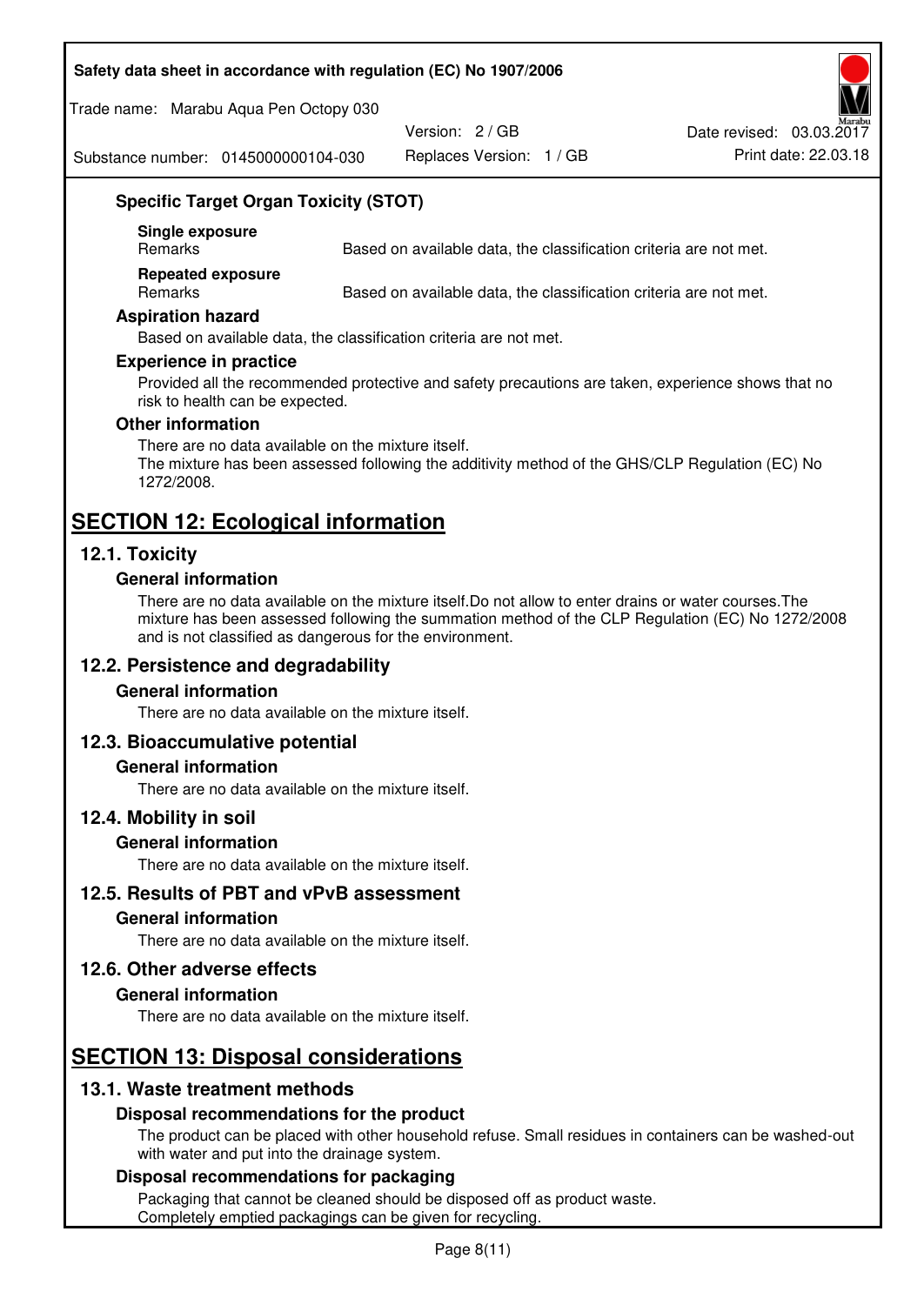| Trade name: Marabu Aqua Pen Octopy 030<br>Version: 2 / GB<br>Date revised: 03.03.2017<br>Print date: 22.03.18<br>Replaces Version: 1 / GB<br>Substance number: 0145000000104-030<br><b>SECTION 14: Transport information</b><br><b>Land transport ADR/RID</b><br>Non-dangerous goods<br>14.1. UN number<br>$UN -$<br>14.2. UN proper shipping name<br>14.3. Transport hazard class(es)<br>Class<br>Label<br>14.4. Packing group<br>Packing group<br>Transport category<br>0<br>14.5. Environmental hazards<br><b>Marine transport IMDG/GGVSee</b><br>The product does not constitute a hazardous substance in sea transport.<br>14.1. UN number<br>$UN -$<br>14.2. UN proper shipping name<br>14.3. Transport hazard class(es)<br>Class<br>Subsidiary risk<br>14.4. Packing group<br>Packing group<br>14.5. Environmental hazards<br>no<br><b>Air transport ICAO/IATA</b><br>The product does not constitute a hazardous substance in air transport.<br>14.1. UN number<br>$UN -$<br>14.2. UN proper shipping name<br>14.3. Transport hazard class(es)<br>Class<br>Subsidiary risk<br>14.4. Packing group<br>Packing group<br>14.5. Environmental hazards<br>Information for all modes of transport<br>14.6. Special precautions for user<br>Transport within the user's premises:<br>Always transport in closed containers that are upright and secure.<br>Ensure that persons transporting the product know what to do in the event of an accident or spillage.<br><b>Other information</b><br>14.7. Transport in bulk according to Annex II of Marpol and the IBC Code<br>no<br><b>SECTION 15: Regulatory information ***</b> | Safety data sheet in accordance with regulation (EC) No 1907/2006 |  |
|----------------------------------------------------------------------------------------------------------------------------------------------------------------------------------------------------------------------------------------------------------------------------------------------------------------------------------------------------------------------------------------------------------------------------------------------------------------------------------------------------------------------------------------------------------------------------------------------------------------------------------------------------------------------------------------------------------------------------------------------------------------------------------------------------------------------------------------------------------------------------------------------------------------------------------------------------------------------------------------------------------------------------------------------------------------------------------------------------------------------------------------------------------------------------------------------------------------------------------------------------------------------------------------------------------------------------------------------------------------------------------------------------------------------------------------------------------------------------------------------------------------------------------------------------------------------------------------------------------------------------------|-------------------------------------------------------------------|--|
|                                                                                                                                                                                                                                                                                                                                                                                                                                                                                                                                                                                                                                                                                                                                                                                                                                                                                                                                                                                                                                                                                                                                                                                                                                                                                                                                                                                                                                                                                                                                                                                                                                  |                                                                   |  |
|                                                                                                                                                                                                                                                                                                                                                                                                                                                                                                                                                                                                                                                                                                                                                                                                                                                                                                                                                                                                                                                                                                                                                                                                                                                                                                                                                                                                                                                                                                                                                                                                                                  |                                                                   |  |
|                                                                                                                                                                                                                                                                                                                                                                                                                                                                                                                                                                                                                                                                                                                                                                                                                                                                                                                                                                                                                                                                                                                                                                                                                                                                                                                                                                                                                                                                                                                                                                                                                                  |                                                                   |  |
|                                                                                                                                                                                                                                                                                                                                                                                                                                                                                                                                                                                                                                                                                                                                                                                                                                                                                                                                                                                                                                                                                                                                                                                                                                                                                                                                                                                                                                                                                                                                                                                                                                  |                                                                   |  |
|                                                                                                                                                                                                                                                                                                                                                                                                                                                                                                                                                                                                                                                                                                                                                                                                                                                                                                                                                                                                                                                                                                                                                                                                                                                                                                                                                                                                                                                                                                                                                                                                                                  |                                                                   |  |
|                                                                                                                                                                                                                                                                                                                                                                                                                                                                                                                                                                                                                                                                                                                                                                                                                                                                                                                                                                                                                                                                                                                                                                                                                                                                                                                                                                                                                                                                                                                                                                                                                                  |                                                                   |  |
|                                                                                                                                                                                                                                                                                                                                                                                                                                                                                                                                                                                                                                                                                                                                                                                                                                                                                                                                                                                                                                                                                                                                                                                                                                                                                                                                                                                                                                                                                                                                                                                                                                  |                                                                   |  |
|                                                                                                                                                                                                                                                                                                                                                                                                                                                                                                                                                                                                                                                                                                                                                                                                                                                                                                                                                                                                                                                                                                                                                                                                                                                                                                                                                                                                                                                                                                                                                                                                                                  |                                                                   |  |
|                                                                                                                                                                                                                                                                                                                                                                                                                                                                                                                                                                                                                                                                                                                                                                                                                                                                                                                                                                                                                                                                                                                                                                                                                                                                                                                                                                                                                                                                                                                                                                                                                                  |                                                                   |  |
|                                                                                                                                                                                                                                                                                                                                                                                                                                                                                                                                                                                                                                                                                                                                                                                                                                                                                                                                                                                                                                                                                                                                                                                                                                                                                                                                                                                                                                                                                                                                                                                                                                  |                                                                   |  |
|                                                                                                                                                                                                                                                                                                                                                                                                                                                                                                                                                                                                                                                                                                                                                                                                                                                                                                                                                                                                                                                                                                                                                                                                                                                                                                                                                                                                                                                                                                                                                                                                                                  |                                                                   |  |
|                                                                                                                                                                                                                                                                                                                                                                                                                                                                                                                                                                                                                                                                                                                                                                                                                                                                                                                                                                                                                                                                                                                                                                                                                                                                                                                                                                                                                                                                                                                                                                                                                                  |                                                                   |  |
|                                                                                                                                                                                                                                                                                                                                                                                                                                                                                                                                                                                                                                                                                                                                                                                                                                                                                                                                                                                                                                                                                                                                                                                                                                                                                                                                                                                                                                                                                                                                                                                                                                  |                                                                   |  |
|                                                                                                                                                                                                                                                                                                                                                                                                                                                                                                                                                                                                                                                                                                                                                                                                                                                                                                                                                                                                                                                                                                                                                                                                                                                                                                                                                                                                                                                                                                                                                                                                                                  |                                                                   |  |
|                                                                                                                                                                                                                                                                                                                                                                                                                                                                                                                                                                                                                                                                                                                                                                                                                                                                                                                                                                                                                                                                                                                                                                                                                                                                                                                                                                                                                                                                                                                                                                                                                                  |                                                                   |  |
|                                                                                                                                                                                                                                                                                                                                                                                                                                                                                                                                                                                                                                                                                                                                                                                                                                                                                                                                                                                                                                                                                                                                                                                                                                                                                                                                                                                                                                                                                                                                                                                                                                  |                                                                   |  |
|                                                                                                                                                                                                                                                                                                                                                                                                                                                                                                                                                                                                                                                                                                                                                                                                                                                                                                                                                                                                                                                                                                                                                                                                                                                                                                                                                                                                                                                                                                                                                                                                                                  |                                                                   |  |
|                                                                                                                                                                                                                                                                                                                                                                                                                                                                                                                                                                                                                                                                                                                                                                                                                                                                                                                                                                                                                                                                                                                                                                                                                                                                                                                                                                                                                                                                                                                                                                                                                                  |                                                                   |  |
|                                                                                                                                                                                                                                                                                                                                                                                                                                                                                                                                                                                                                                                                                                                                                                                                                                                                                                                                                                                                                                                                                                                                                                                                                                                                                                                                                                                                                                                                                                                                                                                                                                  |                                                                   |  |
|                                                                                                                                                                                                                                                                                                                                                                                                                                                                                                                                                                                                                                                                                                                                                                                                                                                                                                                                                                                                                                                                                                                                                                                                                                                                                                                                                                                                                                                                                                                                                                                                                                  |                                                                   |  |
|                                                                                                                                                                                                                                                                                                                                                                                                                                                                                                                                                                                                                                                                                                                                                                                                                                                                                                                                                                                                                                                                                                                                                                                                                                                                                                                                                                                                                                                                                                                                                                                                                                  |                                                                   |  |
|                                                                                                                                                                                                                                                                                                                                                                                                                                                                                                                                                                                                                                                                                                                                                                                                                                                                                                                                                                                                                                                                                                                                                                                                                                                                                                                                                                                                                                                                                                                                                                                                                                  |                                                                   |  |
|                                                                                                                                                                                                                                                                                                                                                                                                                                                                                                                                                                                                                                                                                                                                                                                                                                                                                                                                                                                                                                                                                                                                                                                                                                                                                                                                                                                                                                                                                                                                                                                                                                  |                                                                   |  |
|                                                                                                                                                                                                                                                                                                                                                                                                                                                                                                                                                                                                                                                                                                                                                                                                                                                                                                                                                                                                                                                                                                                                                                                                                                                                                                                                                                                                                                                                                                                                                                                                                                  |                                                                   |  |
|                                                                                                                                                                                                                                                                                                                                                                                                                                                                                                                                                                                                                                                                                                                                                                                                                                                                                                                                                                                                                                                                                                                                                                                                                                                                                                                                                                                                                                                                                                                                                                                                                                  |                                                                   |  |
|                                                                                                                                                                                                                                                                                                                                                                                                                                                                                                                                                                                                                                                                                                                                                                                                                                                                                                                                                                                                                                                                                                                                                                                                                                                                                                                                                                                                                                                                                                                                                                                                                                  |                                                                   |  |
|                                                                                                                                                                                                                                                                                                                                                                                                                                                                                                                                                                                                                                                                                                                                                                                                                                                                                                                                                                                                                                                                                                                                                                                                                                                                                                                                                                                                                                                                                                                                                                                                                                  |                                                                   |  |
|                                                                                                                                                                                                                                                                                                                                                                                                                                                                                                                                                                                                                                                                                                                                                                                                                                                                                                                                                                                                                                                                                                                                                                                                                                                                                                                                                                                                                                                                                                                                                                                                                                  |                                                                   |  |
|                                                                                                                                                                                                                                                                                                                                                                                                                                                                                                                                                                                                                                                                                                                                                                                                                                                                                                                                                                                                                                                                                                                                                                                                                                                                                                                                                                                                                                                                                                                                                                                                                                  |                                                                   |  |
|                                                                                                                                                                                                                                                                                                                                                                                                                                                                                                                                                                                                                                                                                                                                                                                                                                                                                                                                                                                                                                                                                                                                                                                                                                                                                                                                                                                                                                                                                                                                                                                                                                  |                                                                   |  |
|                                                                                                                                                                                                                                                                                                                                                                                                                                                                                                                                                                                                                                                                                                                                                                                                                                                                                                                                                                                                                                                                                                                                                                                                                                                                                                                                                                                                                                                                                                                                                                                                                                  |                                                                   |  |
|                                                                                                                                                                                                                                                                                                                                                                                                                                                                                                                                                                                                                                                                                                                                                                                                                                                                                                                                                                                                                                                                                                                                                                                                                                                                                                                                                                                                                                                                                                                                                                                                                                  |                                                                   |  |
|                                                                                                                                                                                                                                                                                                                                                                                                                                                                                                                                                                                                                                                                                                                                                                                                                                                                                                                                                                                                                                                                                                                                                                                                                                                                                                                                                                                                                                                                                                                                                                                                                                  |                                                                   |  |
|                                                                                                                                                                                                                                                                                                                                                                                                                                                                                                                                                                                                                                                                                                                                                                                                                                                                                                                                                                                                                                                                                                                                                                                                                                                                                                                                                                                                                                                                                                                                                                                                                                  |                                                                   |  |
|                                                                                                                                                                                                                                                                                                                                                                                                                                                                                                                                                                                                                                                                                                                                                                                                                                                                                                                                                                                                                                                                                                                                                                                                                                                                                                                                                                                                                                                                                                                                                                                                                                  |                                                                   |  |
|                                                                                                                                                                                                                                                                                                                                                                                                                                                                                                                                                                                                                                                                                                                                                                                                                                                                                                                                                                                                                                                                                                                                                                                                                                                                                                                                                                                                                                                                                                                                                                                                                                  |                                                                   |  |
| 15.1. Safety, health and environmental regulations/legislation specific for the substance                                                                                                                                                                                                                                                                                                                                                                                                                                                                                                                                                                                                                                                                                                                                                                                                                                                                                                                                                                                                                                                                                                                                                                                                                                                                                                                                                                                                                                                                                                                                        |                                                                   |  |

Ī

٦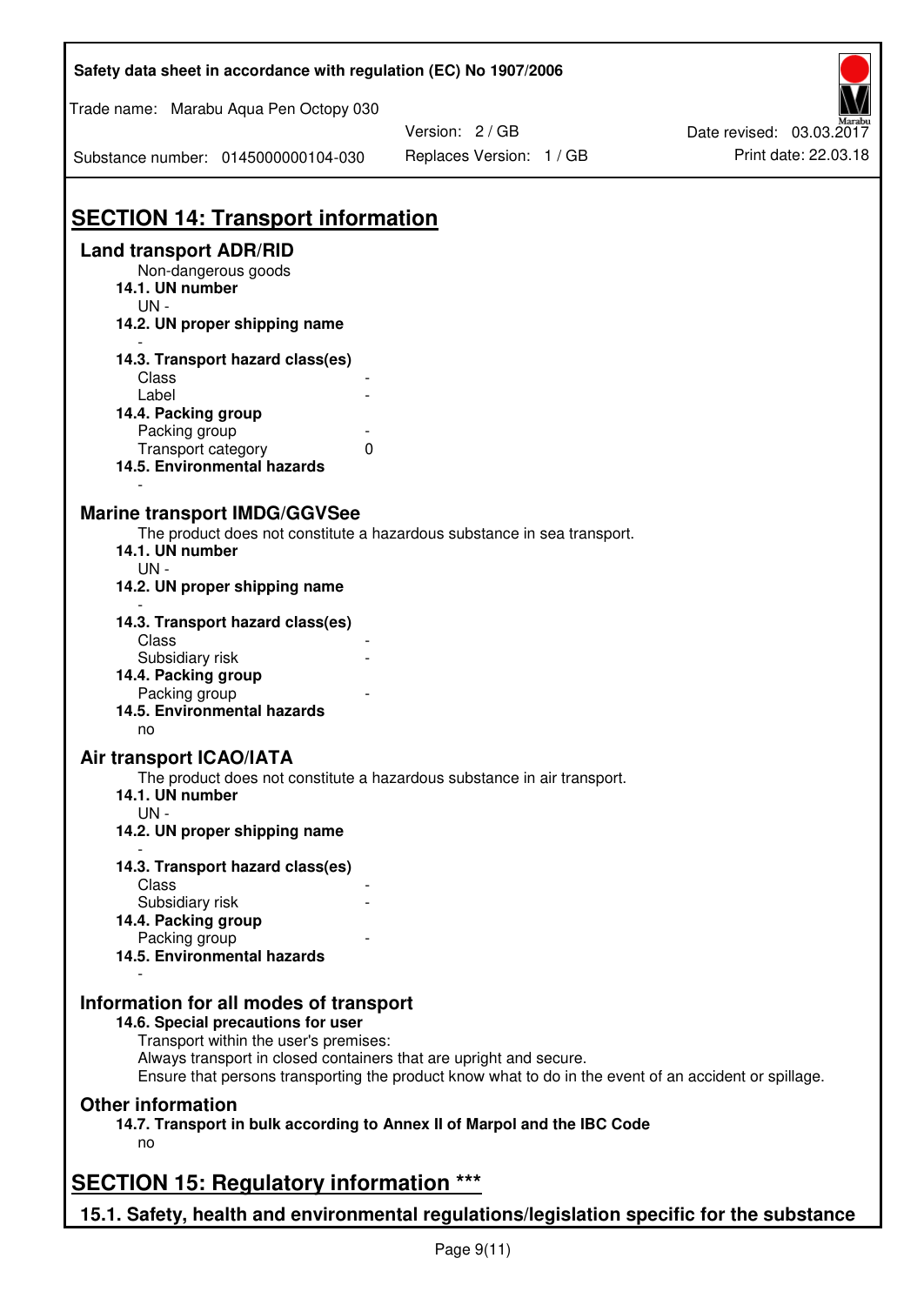|                          | Safety data sheet in accordance with regulation (EC) No 1907/2006                                                                                                                                                                                                                                                                                                                                                                                                 |                                                                     |  |                                                                                                              |
|--------------------------|-------------------------------------------------------------------------------------------------------------------------------------------------------------------------------------------------------------------------------------------------------------------------------------------------------------------------------------------------------------------------------------------------------------------------------------------------------------------|---------------------------------------------------------------------|--|--------------------------------------------------------------------------------------------------------------|
|                          | Trade name: Marabu Aqua Pen Octopy 030                                                                                                                                                                                                                                                                                                                                                                                                                            |                                                                     |  |                                                                                                              |
|                          |                                                                                                                                                                                                                                                                                                                                                                                                                                                                   | Version: 2 / GB                                                     |  | Date revised: 03.03.2017                                                                                     |
|                          | Substance number: 0145000000104-030                                                                                                                                                                                                                                                                                                                                                                                                                               | Replaces Version: 1 / GB                                            |  | Print date: 22.03.18                                                                                         |
| or mixture               |                                                                                                                                                                                                                                                                                                                                                                                                                                                                   |                                                                     |  |                                                                                                              |
| <b>VOC ***</b>           |                                                                                                                                                                                                                                                                                                                                                                                                                                                                   |                                                                     |  |                                                                                                              |
| VOC (EU)                 |                                                                                                                                                                                                                                                                                                                                                                                                                                                                   | $\mathbf 0$<br>$\frac{1}{6}$                                        |  |                                                                                                              |
| <b>Other information</b> |                                                                                                                                                                                                                                                                                                                                                                                                                                                                   |                                                                     |  |                                                                                                              |
|                          | All components are contained in the TSCA inventory or exempted.<br>All components are contained in the AICS inventory.<br>All components are contained in the PICCS inventory.<br>All components are contained in the DSL inventory.<br>All components are contained in the IECSC inventory.<br>All components are contained in the NZIOC inventory.<br>All components are contained in the ENCS inventory.<br>All components are contained in the ECL inventory. |                                                                     |  |                                                                                                              |
|                          | 15.2. Chemical safety assessment<br>For this preparation a chemical safety assessment has not been carried out.                                                                                                                                                                                                                                                                                                                                                   |                                                                     |  |                                                                                                              |
|                          | <b>SECTION 16: Other information</b>                                                                                                                                                                                                                                                                                                                                                                                                                              |                                                                     |  |                                                                                                              |
|                          | Hazard statements listed in Chapter 3                                                                                                                                                                                                                                                                                                                                                                                                                             |                                                                     |  |                                                                                                              |
| H <sub>301</sub>         |                                                                                                                                                                                                                                                                                                                                                                                                                                                                   | Toxic if swallowed.                                                 |  |                                                                                                              |
| H302                     |                                                                                                                                                                                                                                                                                                                                                                                                                                                                   | Harmful if swallowed.                                               |  |                                                                                                              |
| H311                     |                                                                                                                                                                                                                                                                                                                                                                                                                                                                   | Toxic in contact with skin.                                         |  |                                                                                                              |
| H312<br>H314             |                                                                                                                                                                                                                                                                                                                                                                                                                                                                   | Harmful in contact with skin.                                       |  |                                                                                                              |
| H315                     |                                                                                                                                                                                                                                                                                                                                                                                                                                                                   | Causes severe skin burns and eye damage.<br>Causes skin irritation. |  |                                                                                                              |
| H317                     |                                                                                                                                                                                                                                                                                                                                                                                                                                                                   |                                                                     |  |                                                                                                              |
| H318                     |                                                                                                                                                                                                                                                                                                                                                                                                                                                                   | May cause an allergic skin reaction.                                |  |                                                                                                              |
| H331                     |                                                                                                                                                                                                                                                                                                                                                                                                                                                                   | Causes serious eye damage.<br>Toxic if inhaled.                     |  |                                                                                                              |
| H335                     |                                                                                                                                                                                                                                                                                                                                                                                                                                                                   | May cause respiratory irritation.                                   |  |                                                                                                              |
| H373                     |                                                                                                                                                                                                                                                                                                                                                                                                                                                                   |                                                                     |  | May cause damage to organs through prolonged or repeated exposure:                                           |
| H400                     |                                                                                                                                                                                                                                                                                                                                                                                                                                                                   | Very toxic to aquatic life.                                         |  |                                                                                                              |
| H410                     |                                                                                                                                                                                                                                                                                                                                                                                                                                                                   | Very toxic to aquatic life with long lasting effects.               |  |                                                                                                              |
|                          | <b>CLP categories listed in Chapter 3</b>                                                                                                                                                                                                                                                                                                                                                                                                                         |                                                                     |  |                                                                                                              |
| Acute Tox. 3             |                                                                                                                                                                                                                                                                                                                                                                                                                                                                   | Acute toxicity, Category 3                                          |  |                                                                                                              |
| Acute Tox. 4             |                                                                                                                                                                                                                                                                                                                                                                                                                                                                   | Acute toxicity, Category 4                                          |  |                                                                                                              |
| Aquatic Acute 1          |                                                                                                                                                                                                                                                                                                                                                                                                                                                                   |                                                                     |  | Hazardous to the aquatic environment, acute, Category 1                                                      |
| Aquatic Chronic 1        |                                                                                                                                                                                                                                                                                                                                                                                                                                                                   |                                                                     |  | Hazardous to the aquatic environment, chronic, Category 1                                                    |
| Eye Dam. 1               |                                                                                                                                                                                                                                                                                                                                                                                                                                                                   | Serious eye damage, Category 1                                      |  |                                                                                                              |
| Skin Corr. 1B            |                                                                                                                                                                                                                                                                                                                                                                                                                                                                   | Skin corrosion, Category 1B                                         |  |                                                                                                              |
| Skin Irrit. 2            |                                                                                                                                                                                                                                                                                                                                                                                                                                                                   | Skin irritation, Category 2                                         |  |                                                                                                              |
| Skin Sens. 1             |                                                                                                                                                                                                                                                                                                                                                                                                                                                                   | Skin sensitization, Category 1                                      |  |                                                                                                              |
| STOT RE 2<br>STOT SE 3   |                                                                                                                                                                                                                                                                                                                                                                                                                                                                   |                                                                     |  | Specific target organ toxicity - repeated exposure, Category 2                                               |
|                          | <b>Supplemental information</b>                                                                                                                                                                                                                                                                                                                                                                                                                                   |                                                                     |  | Specific target organ toxicity - single exposure, Category 3                                                 |
|                          |                                                                                                                                                                                                                                                                                                                                                                                                                                                                   |                                                                     |  | Relevant changes compared with the previous version of the safety data sheet are marked with: ***            |
|                          |                                                                                                                                                                                                                                                                                                                                                                                                                                                                   |                                                                     |  | This information is based on our present state of knowledge. However, it should not constitute a             |
|                          |                                                                                                                                                                                                                                                                                                                                                                                                                                                                   |                                                                     |  | guarantee for any specific product properties and shall not establish a legally valid relationship.          |
|                          |                                                                                                                                                                                                                                                                                                                                                                                                                                                                   |                                                                     |  | The information in this Safety Data Sheet is based on the present state of knowledge and current             |
| legislation.             |                                                                                                                                                                                                                                                                                                                                                                                                                                                                   |                                                                     |  |                                                                                                              |
|                          |                                                                                                                                                                                                                                                                                                                                                                                                                                                                   |                                                                     |  | It provides guidance on health, safety and environmental aspects of the product and should not be            |
|                          | construed as any guarantee of technical performance or suitability for particular applications.                                                                                                                                                                                                                                                                                                                                                                   |                                                                     |  |                                                                                                              |
|                          |                                                                                                                                                                                                                                                                                                                                                                                                                                                                   |                                                                     |  | The product should not be used for purposes other than those shown in Section 1 without first referring      |
|                          | to the supplier and obtaining written handling instructions.                                                                                                                                                                                                                                                                                                                                                                                                      |                                                                     |  |                                                                                                              |
|                          |                                                                                                                                                                                                                                                                                                                                                                                                                                                                   |                                                                     |  | As the specific conditions of use of the product are outside the supplier's control, the user is responsible |
|                          | for ensuring that the requirements of relevant legislation are complied with.                                                                                                                                                                                                                                                                                                                                                                                     |                                                                     |  |                                                                                                              |